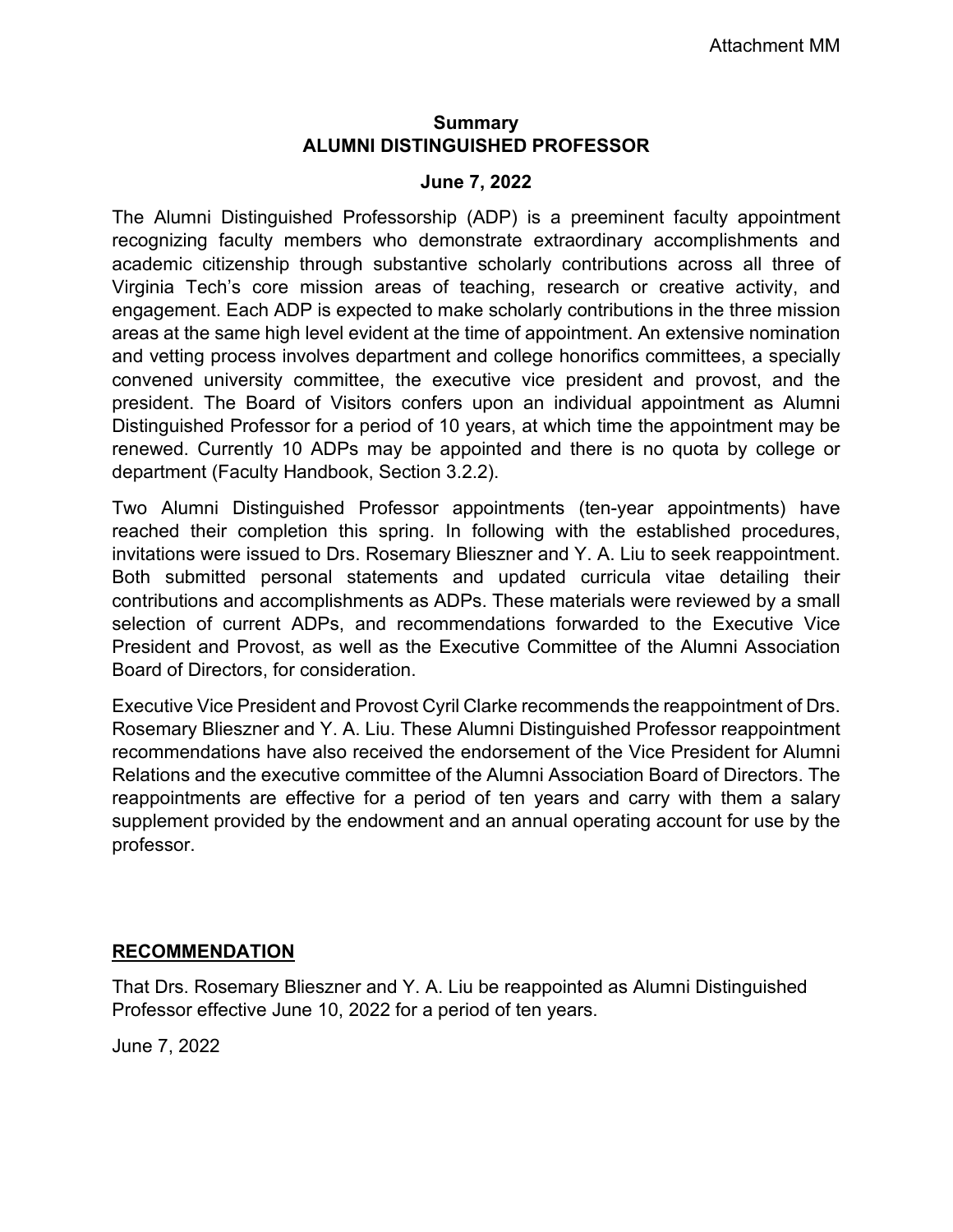# **ALUMNI DISTINGUISHED PROFESSOR**

Dr. Rosemary Blieszner, Alumni Distinguished Professor of Human Development and Family Science, is a truly gifted teacher, scholar, mentor, and administrator, recognized within and beyond the university for her writing accomplishments, outreach, and administration.

Since her initial appointment as Alumni Distinguished Professor twenty years ago and reappointment ten years ago, Dr. Blieszner has maintained a steady stream of journal articles, books, book chapters, and encyclopedia articles. Her research has been accepted for presentation at competitive scholarly conferences, as keynote addresses, as discussant comments for conference symposia, and as retirement community programs.

Dr. Blieszner has maintained an active teaching portfolio with graduate classes over much of the past ten years, all with very positive feedback from students in her course evaluations. She supervised an undergraduate research student, chaired two doctoral committees and a master's committee, and served on twelve other doctoral committees. She was named Teacher of the Week by the Center for Instructional Development and Educational Research in 2015. While maintaining a teaching load, she served as associate dean of the Graduate School and managed the Graduate Curriculum Committee, including assisting faculty with the development of proposals or new courses, graduate certificates, and graduate degrees. She broadened her instructional activities from providing traditional classroom instruction and student advising and mentoring to assisting faculty in their graduate mentoring roles, requiring a very different pedagogical style. She coached faculty who were serving on the Graduate Curriculum Committee and Commission on Graduate Studies and Policies on the shared governance system at Virginia Tech resulting in SCHEV-approved proposals and resolution of complicated situations to support graduate students.

For her excellence in scholarship, Dr. Blieszner has been recognized with the 2021 Alumni Fellowship from Pennsylvania State University, the 2016 Charter Fellowship from the International Association for Relationship Research, and a 2013 Scholar of the Week from the VT Office of the Vice President for Research. In concert with Virginia Tech's focus on interdisciplinary work, she has collaborated with sociologists, humanists, developmental methodologists, and gerontologists with multiple areas of expertise. She and colleagues have received funding from the Virginia Alzheimer's and Related Disorders Research Award Fund and the National Institute on Aging/National Institutes of Health to support research on caregivers for persons living with dementia for four years, and recently received funding from the Virginia Tech COVID Rapid Response Fund to extend that research for another year.

Dr. Blieszner provides significant service to the University; she served as Associate Dean of the Graduate School from 2012-2017 and concurrently, Assistant Vice Provost for Enrollment and Degree Management from 2015-2017. She served as the Interim Dean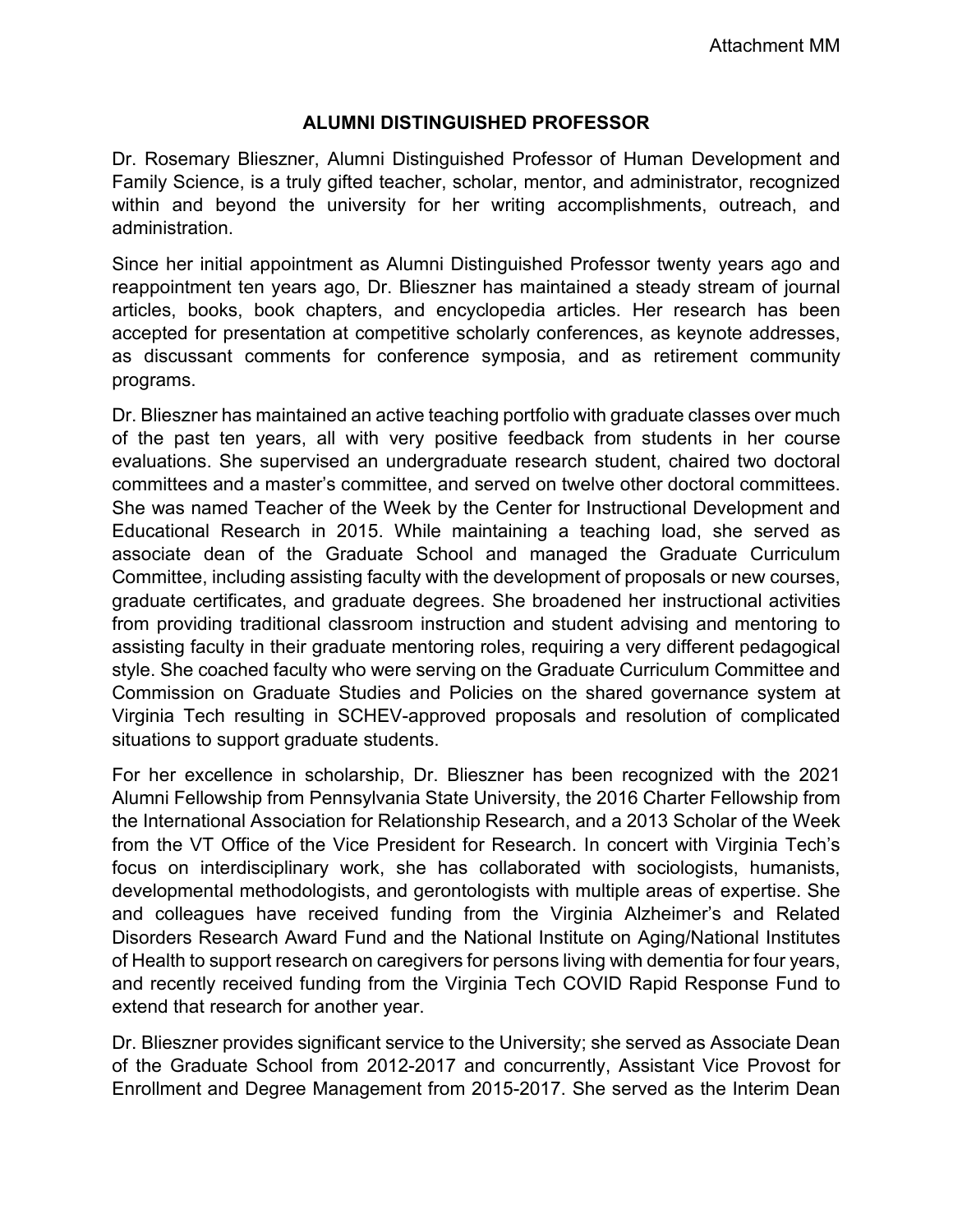and then Dean of the College of Liberal Arts and Human Sciences from 2017 to 2019, and currently serves as the Interim Dean of the College of Architecture and Urban Studies, beginning in July 2021. She has chaired the Sesquicentennial Steering Committee from 2018 to the present and served other various aspects of university governance such as the President's Council, Academic Affairs Council, Commissions on Faculty Affairs and Staff Policies and Affairs, Council of College Deans, and many other committees. She served on three Destination Area/Strategic Growth Area stakeholder committees and chaired or served on senior-level administrative search committees.

In service to her field, Dr. Blieszner has held multiple leadership positions in the Gerontological Society of America: President-elect, President, and Past President; she now sits on the Past President's Council, which is advisory to the Executive Director. During her presidency, she launched a major, multi-year initiative to study the organization's structure, operations, and governance system which led to restructuring of the board, officers, and relationship of disciplinary sections to the organization as well as a revision of the constitution and bylaws. She chaired the GSA's Planning Committee to organize the 75<sup>th</sup> Anniversary celebration, which led to significant fundraising in support of new professional development training. In collaboration with Dr. Karen Roberto, she consulted for Routledge/Taylor and Francis and as an editor for the *Textbooks in Aging*  series from 2010 to 2017.

Dr. Blieszner continues to be recognized among peers and university scholars as excelling in his scholarship and making ongoing contributions of excellence in the key areas of teaching, mentoring, research, administration, and outreach.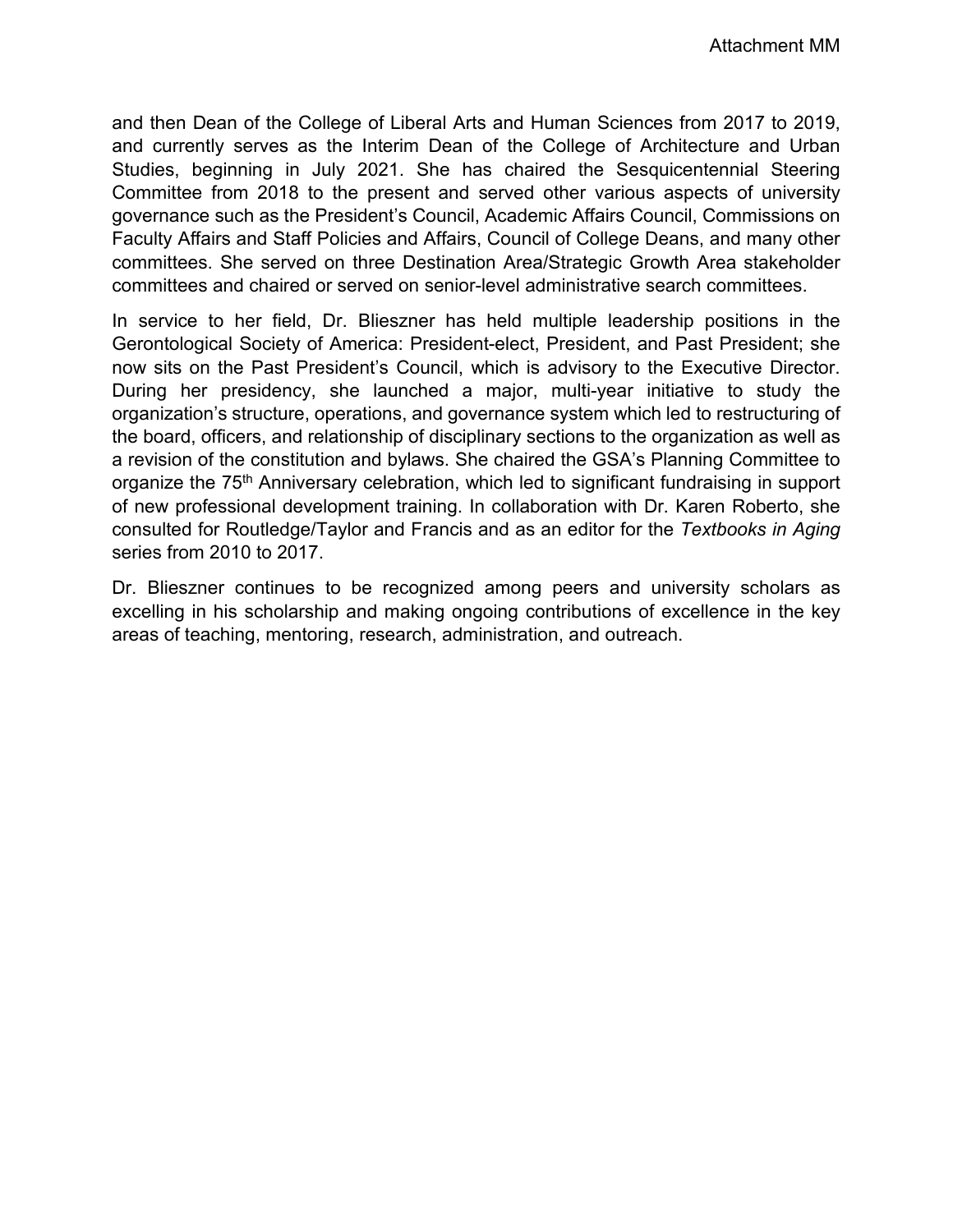## **ALUMNI DISTINGUISHED PROFESSOR**

Dr. Y. A. Liu, Alumni Distinguished Professor of Chemical Engineering, is recognized for his research, outreach, teaching, and service within and well beyond the university.

In his time as Alumni Distinguished Professor, Dr. Liu has continued to teach the most difficult and time-consuming courses in the engineering curriculum; these capstone design courses typically have 80 to 110 graduating seniors. For these courses, he recruited industrial partners to develop hands-on design projects and provided experienced project advisors to work closely with graduating seniors each spring semester. His partnerships have been recognized twice by the Accreditation Board of Engineering and Technology (ABET) of the Engineering Accreditation Commission. In 2015, Dr. Liu became the first Virginia Tech faculty member to be honored as a U.S. Professor of the Year in 40 years. In the same year, he was recognized as Virginia Professor of the Year. He also earned The American Institute of Chemical Engineers' (AIChE) 2021 Outstanding Student Chapter Advisor Award. He has advised five Ph.D. graduates and two M.Eng. graduates; he is mentoring two current Ph.D. candidates. Dr. Liu has been the faculty advisor to winners of the AIChE's Outstanding Student Chapter Award in 2014-15, 2018-19, 2019-20, and 2020-21 as well as the AIChE Process Development Student Paper Award in 2020.

Dr. Liu is an award-winning scholar, recognized globally for scholarly research contributions and impacts to industry. He has received the AIChE Professional Achievement Award for Innovation in Green Process Engineering in 2021, the AIChE Excellence in Process Development Research Award in 2020, and a fellowship to the American Association for the Advancement of Science in 2019. During the last ten years, he has published four ground-breaking textbooks on methodologies used for sustainable design. He is described as a pioneer in the area of sustainable engineering via process design, and the focus of his research on the education of engineering students and practicing engineers has been described as a singular distinction that is unique among chemical engineering faculty worldwide. He was granted a patent in 2020 for "Energy-Efficient Extraction of Acid Gasses from Power Plant Flue Gas." Dr. Liu directs the Center of Excellence in Process System Engineering, which is a multi-year agreement among China National Petroleum Company, Aspen Technology, Inc., and the Virginia Tech Foundation. Sponsors of this center provide annual educational grants at \$160K to \$220K and provide advanced tools, expert support, and training materials valued at \$6M. The center donates between \$12K and \$15K over the past ten years to provide rising seniors study-abroad scholarship to take chemical engineering lab courses at universities in Demark and Germany.

Dr. Liu contributes to furthering diversity in the university by serving as the faculty advisor to the Association of Chinese Students and Scholars (ACSS) since 1995. He promotes cultural diversity by organizing the Mid-Autumn Festival Celebration and the Spring Festival (Chinese New Year) Celebration. Additional service to the university includes advising the Virginia Tech chapter of the American Institute of Chemical Engineers, which